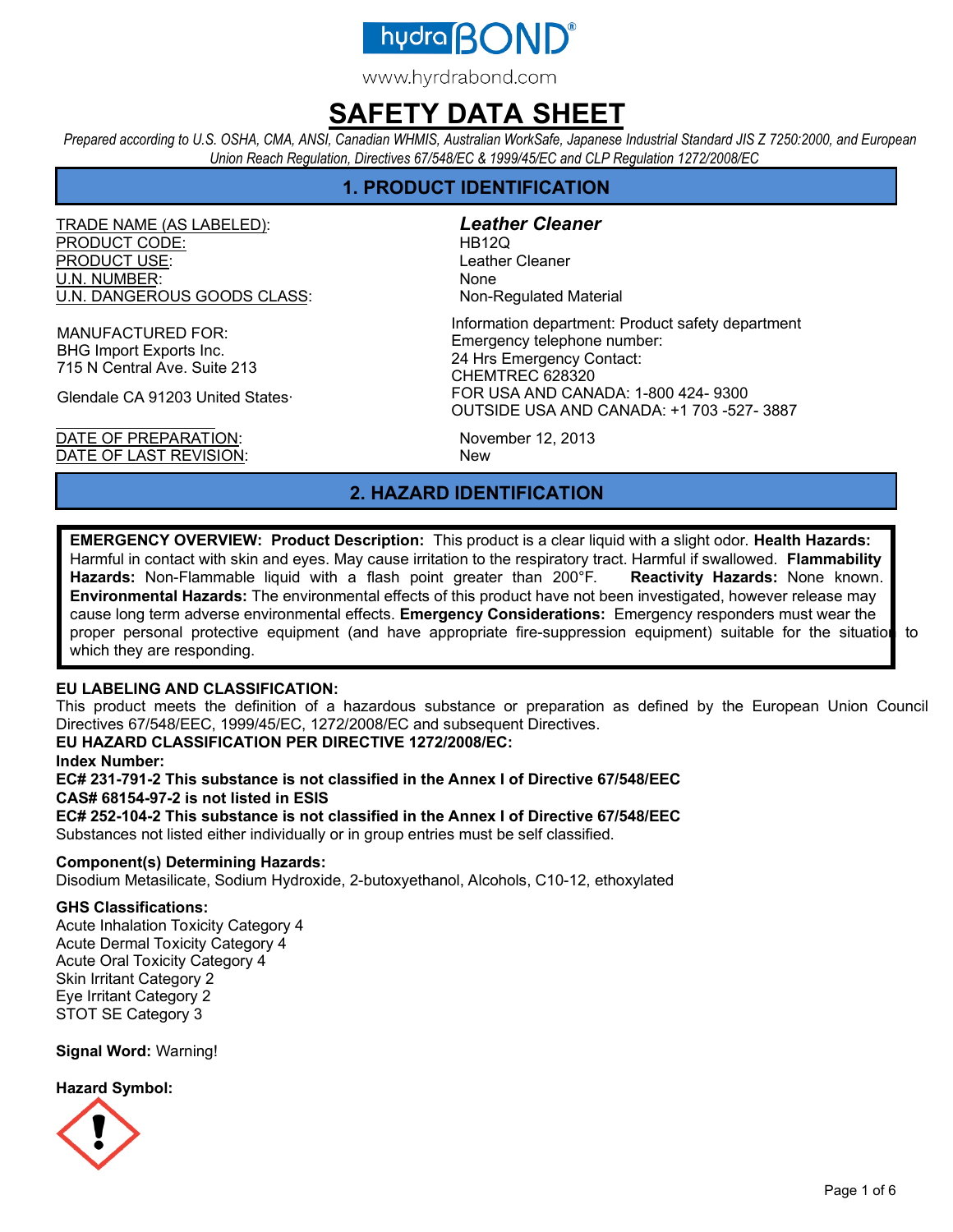#### **Hazard Statement:**

H315: Causes skin irritation

H319: Causes serious eye irritation

#### **Precautionary Statement:**

P280 Wear protective gloves/protective clothing/eye protection/face protection.

P302+352 IF ON SKIN: wash with plenty of soap and water.

#### **EU HAZARD CLASSIFICATION PER DIRECTIVE 1999/45/EC:**

Classification: [Xi] Irritant

Risk Phrases: R38: Irritating to skin; R41: Risk of serious damage to eyes

Safety Phrases: S2: Keep out of reach of children; S7/9: Keep container closed and in a well ventilated place; S26: In case of contact with eyes, rinse immediately with plenty of water and seek medical advice; S36/37: Wear protective clothing and gloves

Annex II Hazard Symbol:



#### **HEALTH HAZARDS OR RISKS FROM EXPOSURE:**

**Primary Routes(s) Of Entry: Skin Contact, Eye Contact, Inhalation, Ingestion** 

**EYE HAZARDS:** Contact will cause irritation with pain, tearing and redness.

**SKIN HAZARDS:** Prolonged or repeated contact may cause irritation. May cause dry and cracking skin.

**INGESTION HAZARDS:** Ingestion of this product may cause gastrointestinal irritation with diarrhea, nausea and vomiting.

**INHALATION HAZARDS:** May cause irritation to the respiratory tract.

## **3. COMPOSITION and INFORMATION ON INGREDIENTS**

| <b>HAZARDOUS INGREDIENTS:</b>                                                                                                                                                                    | CAS#       | <b>EINECS#</b>               | <b>AMOUNT</b> | <b>HAZARD</b><br><b>SYMBOLS</b> | <b>HAZARD CLASSIFICATION 1999/45/EC;</b><br><b>RISK PHRASES</b> |
|--------------------------------------------------------------------------------------------------------------------------------------------------------------------------------------------------|------------|------------------------------|---------------|---------------------------------|-----------------------------------------------------------------|
| Water                                                                                                                                                                                            | 7732-18-5  | 231-791-2                    | $90 - 97\%$   | None                            | HAZARD CLASSIFICATION: None<br><b>RISK PHRASES: None</b>        |
| Alcohols, C9-11, ethoxylated                                                                                                                                                                     | 68439-46-3 | Not Listed in<br><b>ESIS</b> | $1 - 5%$      |                                 | HAZARD CLASSIFICATION: [Xi] Irritant<br>RISK PHRASES: R38, R41  |
| <b>Glycol Ether DPM</b>                                                                                                                                                                          | 34590-94-8 | 252-104-2                    | $1 - 5%$      |                                 | HAZARD CLASSIFICATION: [Xi] Irritant<br>RISK PHRASES: R38, R41  |
| Each of the other components is present in less than 1 percent concentration (0.1% concentration<br>for potential carcinogens, reproductive toxins, respiratory tract sensitizers, and mutagens) |            |                              |               |                                 |                                                                 |

NOTE: ALL WHMIS required information is included in appropriate sections based on the ANSI Z400.1-2010 format. This product has been classified in accordance with the hazard criteria of the CPR and the SDS contains all the information required by the CPR, EU Regulation 1272/2008 and the Japanese Industrial Standard *JIS Z 7250: 2000*.

## **4. FIRST-AID MEASURES**

**EYE CONTACT:** If chemical contacts the eyes, open victim's eyes while under gentle running water. Use sufficient force to open eyelids. Have victim "roll" eyes. Minimum flushing is for 15 minutes. Remove contact lenses, if worn. Seek medical attention. **SKIN CONTACT:** Wash contacted area with soap and water. Remove exposed or contaminated clothing, taking care not to contaminate eyes. Seek medical attention if irritation develops and persists. **INHALATION:** If chemical is inhaled, or breathing is difficult, remove victim to fresh air. If necessary, use

artificial respiration to support vital functions. Seek medical attention.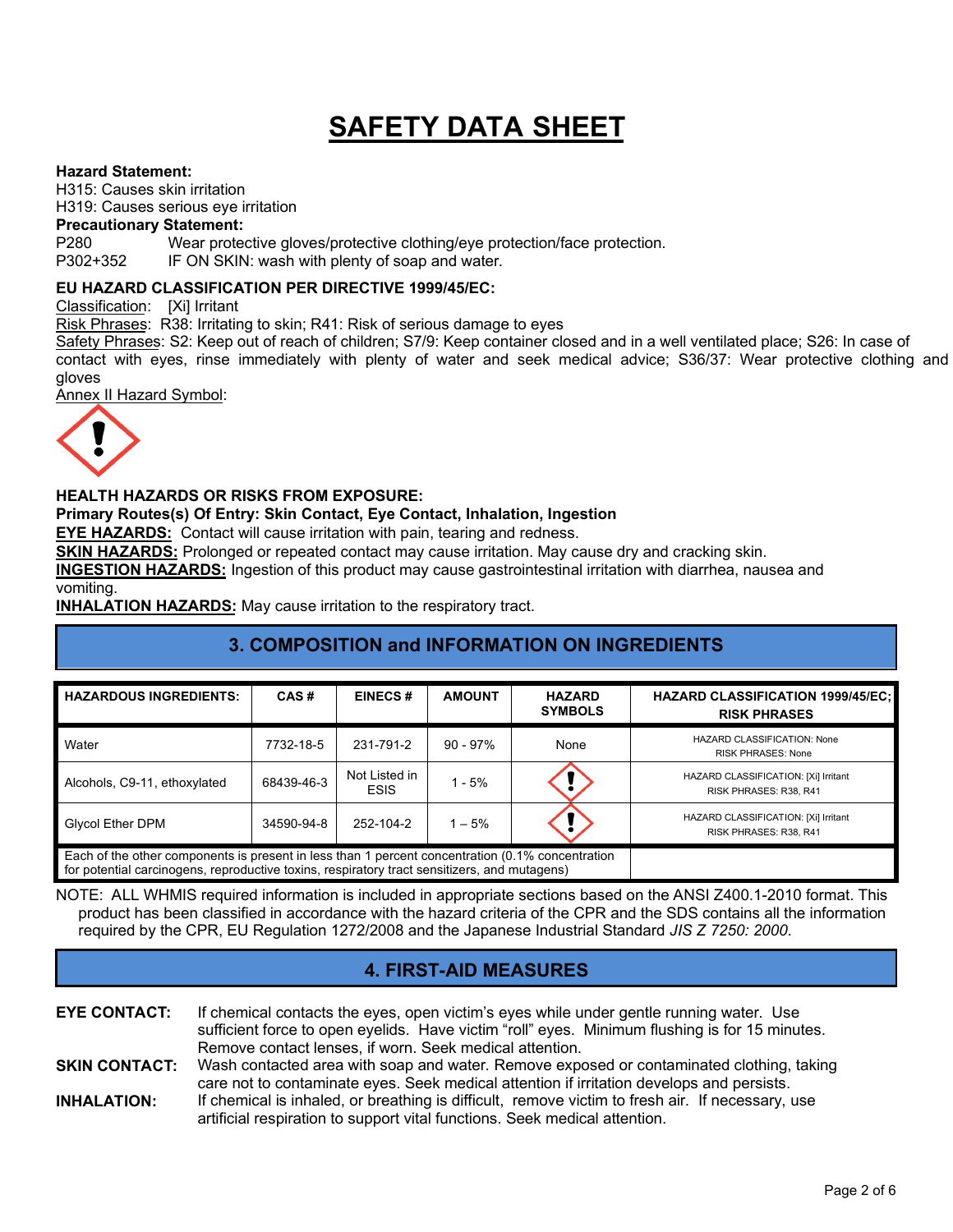**INGESTION:** If chemical is swallowed, call physician or poison control center for most current information. If professional advice is not available, do not induce vomiting. Never induce vomiting or give diluents (milk or water) to someone who is unconscious, having convulsions, or who cannot swallow. Victims of chemical exposure must be taken for medical attention. Rescuers should be taken for medical attention, if necessary. Take a copy of the label and MSDS with the victim to the health professional.

**MEDICAL CONDITIONS AGGRAVATED BY EXPOSURE:** Persons with pre-existing skin disorders, eye problems, impaired respiratory function may be more susceptible to the effects of the substance.

## **RECOMMENDATIONS TO PHYSICIANS:** Treat symptoms and eliminate overexposure.

## **5. FIRE-FIGHTING MEASURES**



applied water spray. If possible, prevent runoff water from entering storm drains, bodies of water, or other environmentally sensitive areas.

## **6. ACCIDENTAL RELEASE MEASURES**

**PERSONAL PRECAUTIONS:** Proper protective equipment should be used.

**SPILLS:** Absorb spill with inert material (e.g. vermiculite, sand or earth), then place in suitable container. Avoid runoff into storm sewers and ditches which lead to waterways. Dispose of in accordance with applicable Federal, State, and local regulatory procedures (see Section 13, Disposal Considerations).

## **7. HANDLING and STORAGE**

**WORK PRACTICES AND HYGIENE PRACTICES:** As with all chemicals, avoid getting this product ON YOU or IN YOU. Wash thoroughly after handling this product. Do not eat, drink, smoke, or apply cosmetics while handling this product. **STORAGE AND HANDLING PRACTICES:** Store in a cool, dry, well-ventilated area away from incompatible substances. Protect from physical damage.

## **8. EXPOSURE CONTROLS - PERSONAL PROTECTION**

#### **EXPOSURE LIMITS/GUIDELINES:**  Component Name CAS# ACGIH-TLVs | OSHA PELs | NIOSH-**TLV's Other**  Water 7732-18-5 None Listed None Listed Not Listed Alcohols, C9-11,<br>ethoxylated Alcohols, C9-11, 68439-46-3 None Listed None Listed None Listed None Listed Not Listed<br>ethoxylated Not Listed Glycol Ether DPM 34590-94-8 None Listed None Listed None Listed Not Listed Not Listed

**3** = Serious **4** = Severe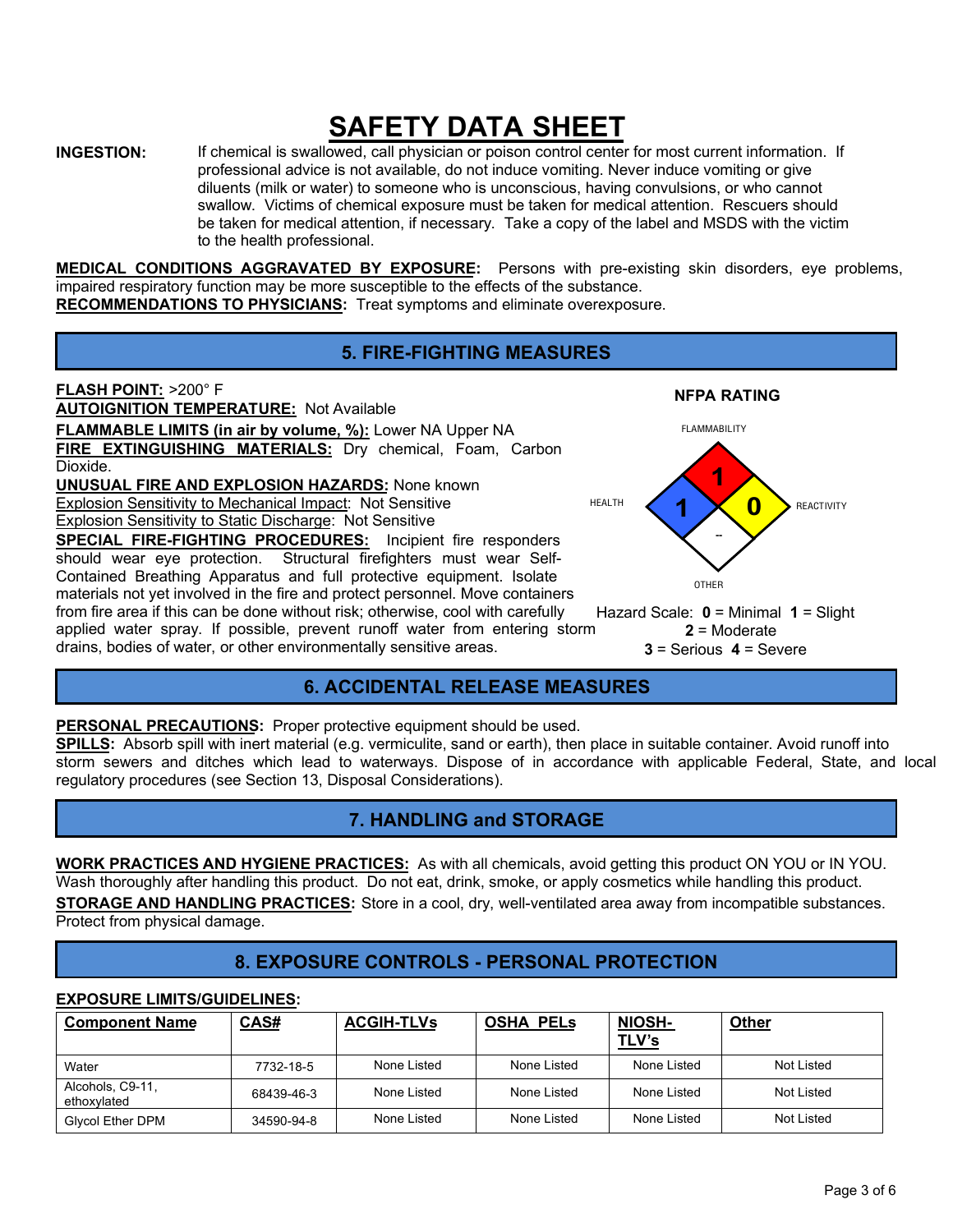**VENTILATION AND ENGINEERING CONTROLS:** Use with adequate ventilation to ensure exposure levels are maintained below the established limits.

Currently, International exposure limits are not established for all the components of this product. Please check with competent authority in each country for the most recent limits in place.

*The following information on appropriate Personal Protective Equipment is provided to assist employers in complying with OSHA regulations found in 29 CFR Subpart I (beginning at 1910.132) or equivalent standard of Canada, or standards of EU member states (including EN 149 for respiratory PPE, and EN 166 for face/eye protection), and those of Japan. Please reference applicable regulations and standards for relevant details.* 

**RESPIRATORY PROTECTION:** Not normally required with this product. If exposure limits are exceeded, use only respiratory protection authorized in the U.S. Federal OSHA Respiratory Protection Standard (29 CFR 1910.134), equivalent U.S. State standards, Canadian CSA Standard Z94.4-93, the European Standard EN149, or EU member states.

**EYE PROTECTION:** Splash goggles or safety glasses with side shields recommended to prevent eye contact. If necessary, refer to U.S. OSHA 29 CFR 1910.133, Canadian Standards, and the European Standard EN166, Australian Standards, or relevant Japanese Standards.

**HAND PROTECTION:** Compatible protective gloves recommended. Wash hands after removing gloves. If necessary, refer to U.S. OSHA 29 CFR 1910.138, the European Standard DIN EN 374, the appropriate Standards of Canada, Australian Standards, or relevant Japanese Standards.

**BODY PROTECTION:** Use body protection appropriate for task. Coveralls, rubber aprons, or chemical protective clothing made from natural rubber are generally acceptable, depending upon the task. If necessary, refer to appropriate Standards of Canada, or appropriate Standards of the EU, Australian Standards, or relevant Japanese Standards. If a hazard of injury to the feet exists due to falling objects, rolling objects, where objects may pierce the soles of the feet or where employee's feet may be exposed to electrical hazards, use foot protection, as described in U.S. OSHA 29 CFR 1910.136.

## **9. PHYSICAL and CHEMICAL PROPERTIES**

**VAPOR DENSITY:** Same as Water **EVAPORATION RATE (n-BuAc=1):** Not Available **SPECIFIC GRAVITY @ 20C:** Not Available (water=1) **SOLUBILITY IN WATER:** Complete **VAPOR PRESSURE:** Same as Water **pH:** Not Available **BOILING POINT:** >93°C (>200°F) **FREEZING POINT:** <32°F **APPEARANCE, ODOR and COLOR:** This product is a slightly yellowish liquid with a slight odor.

## **10. STABILITY and REACTIVITY**

**STABILITY**: Stable under ordinary conditions of use and storage **DECOMPOSITION PRODUCTS:** Thermal decomposition may produce oxides of carbon. **MATERIALS WITH WHICH SUBSTANCE IS INCOMPATIBLE:** Strong oxidizing agents, strong bases. **HAZARDOUS DEPOLYMERIZATION**: Will not occur. **CONDITIONS TO AVOID:** Excessive heat, incompatible materials

## **11. TOXICOLOGICAL INFORMATION**

#### **TOXICITY DATA:**

No LD50 Data Available

**SUSPECTED CANCER AGENT:** None of the components of this product are listed by agencies tracking the carcinogenic potential of chemical compounds:

**IRRITANCY OF PRODUCT:** This product may be irritating to eyes, respiratory system and skin.

**SENSITIZATION TO THE PRODUCT:** None known

**REPRODUCTIVE TOXICITY INFORMATION:** Listed below is information concerning the effects of this product and its components on the human reproductive system.

Mutagenicity: The components of this product are not reported to produce mutagenic effects in humans.

Embryotoxicity: The components of this product are not reported to produce embryotoxic effects in humans.

Teratogenicity: The components of this product are not reported to produce teratogenic effects in humans.

Reproductive Toxicity: The components of this product are not reported to produce reproductive effects in humans.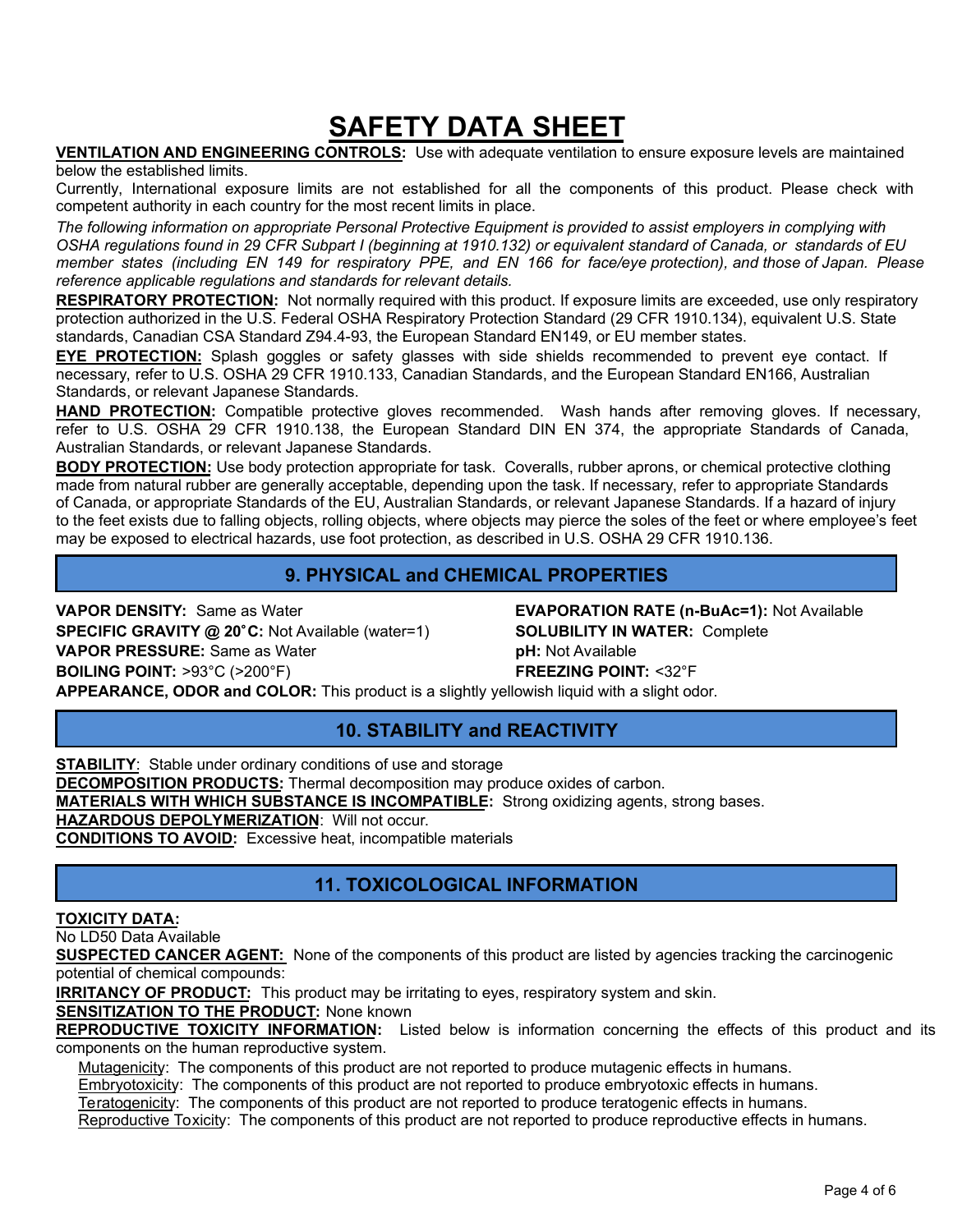## **12. ECOLOGICAL INFORMATION**

ALL WORK PRACTICES MUST BE AIMED AT ELIMINATING ENVIRONMENTAL CONTAMINATION.

**TOXICITY:** No Data

**MOBILITY IN SOIL:** No Data

**PERSISTENCE/DEGRADABILITY:** Possibly hazardous short term degradation products are not likely. However, long term degradation products may arise.

**ENVIRONMENTAL STABILITY:** Controls should be engineered to prevent release to the environment, including procedures to prevent spills, atmospheric release and release to waterways

**BIOACCUMULATION/ACCUMULATION:** These products have not been tested for bio-accumulation potential.

**WATER ENDANGERMENT CLASS:** Not Established

## **13. DISPOSAL CONSIDERATIONS**

**PREPARING WASTES FOR DISPOSAL:** Waste disposal must be in accordance with appropriate U.S. Federal, State, and local regulations, those of Canada, Australia, EU Member States and Japan.

**EU Waste Code**: Not Listed

### **14. TRANSPORTATION INFORMATION**

#### US DOT, IATA, IMO, ADR:

**U.S. DEPARTMENT OF TRANSPORTATION (DOT) SHIPPING REGULATIONS:** This product is classified (per 49 CFR 172.101) by the U.S. Department of Transportation, as follows.

| <b>PROPER SHIPPING NAME:</b>                                    | Non-Regulated Material                                                                                               |  |  |  |
|-----------------------------------------------------------------|----------------------------------------------------------------------------------------------------------------------|--|--|--|
| <b>HAZARD CLASS NUMBER and DESCRIPTION:</b>                     | <b>None</b>                                                                                                          |  |  |  |
| UN IDENTIFICATION NUMBER:                                       | None                                                                                                                 |  |  |  |
| <b>PACKING GROUP:</b>                                           | None                                                                                                                 |  |  |  |
| DOT LABEL(S) REQUIRED:                                          | None                                                                                                                 |  |  |  |
| <b>NORTH AMERICAN EMERGENCY RESPONSE GUIDEBOOK NUMBER: None</b> |                                                                                                                      |  |  |  |
| <b>RQ QUANTITY:</b>                                             | <b>None</b>                                                                                                          |  |  |  |
|                                                                 | <b>MARINE POLLUTANT:</b> The components of this product are not designated by the Department of Transportation to be |  |  |  |
| Marine Pollutants (49 CFR 172.101, Appendix B).                 |                                                                                                                      |  |  |  |
|                                                                 | INTERNATIONAL AIR TRANSPORT ASSOCIATION SHIPPING INFORMATION (IATA): This product is not considered as               |  |  |  |
| dangerous goods.                                                |                                                                                                                      |  |  |  |
|                                                                 | INTERNATIONAL MARITIME ORGANIZATION SHIPPING INFORMATION (IMO): This product is not considered as                    |  |  |  |
| dangerous goods.                                                |                                                                                                                      |  |  |  |

EUROPEAN AGREEMENT CONCERNING THE INTERNATIONAL CARRIAGE OF DANGEROUS GOODS BY ROAD (ADR): This product is not considered by the United Nations Economic Commission for Europe to be dangerous goods

## **15. REGULATORY INFORMATION**

#### **UNITED STATES REGULATIONS:**

| <b>SARA REPORTING</b><br><b>REQUIREMENTS</b>      | The components of this product are subject to the reporting requirements of<br>Sections 302, 304, and 313 of Title III of the Superfund Amendments and<br>Reauthorization Act. |
|---------------------------------------------------|--------------------------------------------------------------------------------------------------------------------------------------------------------------------------------|
|                                                   | <b>SECTION 302 (RQ): None</b>                                                                                                                                                  |
|                                                   | <b>SECTION 302 (TPQ): None</b>                                                                                                                                                 |
|                                                   | <b>SECTION 313: None</b>                                                                                                                                                       |
| <b>TSCA</b>                                       | All components in this product mixture are listed on the US Toxic Substances                                                                                                   |
|                                                   | Control Act (TSCA) inventory of chemicals.                                                                                                                                     |
|                                                   | <b>SARA 311/312:</b> Acute Health: Yes; Chronic Health: Yes; Fire: No; Reactivity: Yes                                                                                         |
| <b>U.S. CERCLA REPORTABLE QUANTITY (RQ): None</b> |                                                                                                                                                                                |